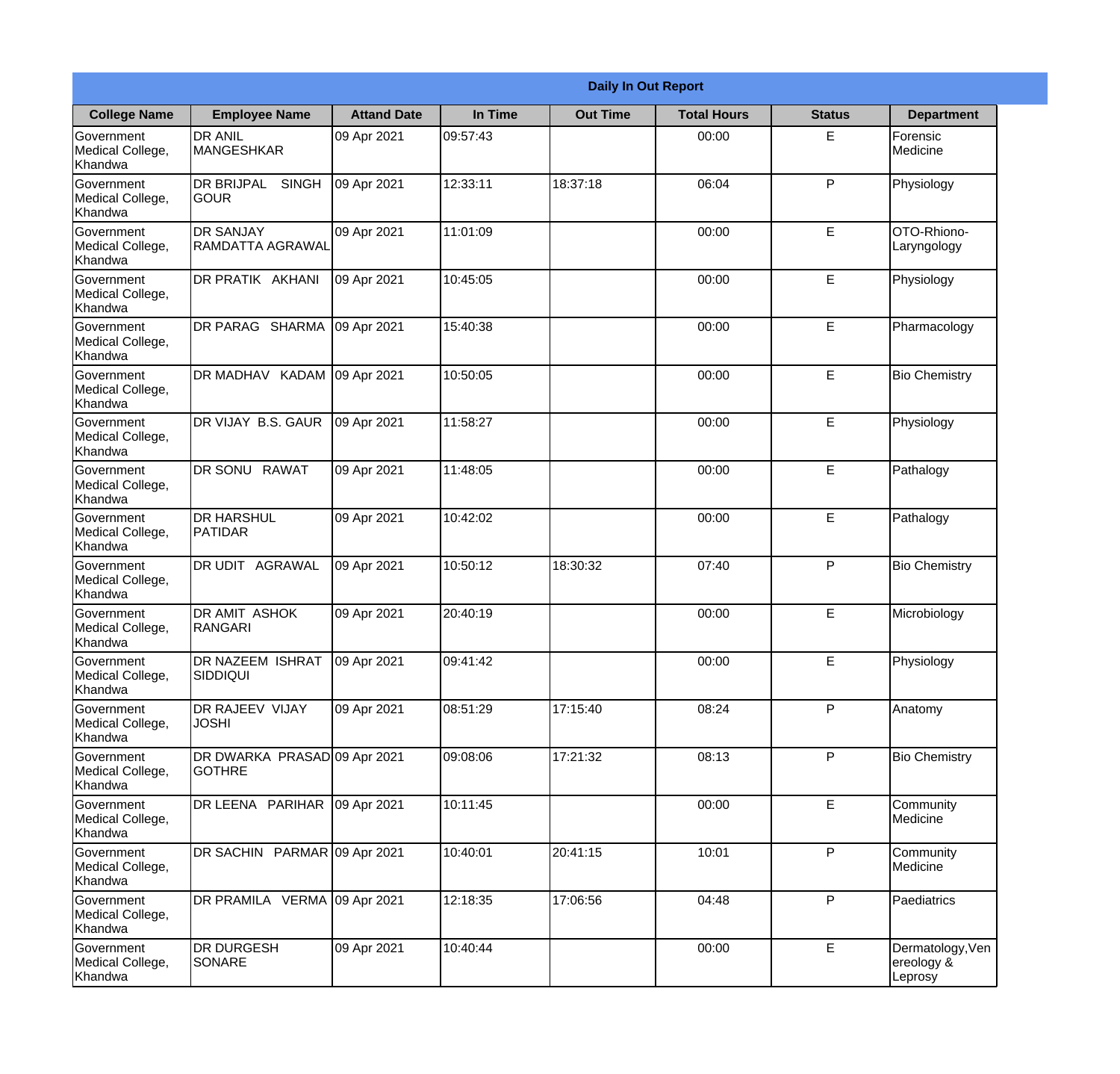| <b>Designation</b>                  | <b>Category</b>        |
|-------------------------------------|------------------------|
| Assistant Professor   Para Clinical |                        |
| Demonstrator/Tutor   Non Clinical   |                        |
| Professor                           | Clinical               |
| <b>Assistant Professor</b>          | Non Clinical           |
| Professor                           | Para Clinical          |
| Assistant Professor   Non Clinical  |                        |
| Associate Professor Non Clinical    |                        |
| Demonstrator/Tutor   Para Clinical  |                        |
| Assistant Professor   Para Clinical |                        |
| Associate Professor Non Clinical    |                        |
| Professor                           | Para Clinical          |
| Professor                           | Non Clinical           |
| Assistant Professor Non Clinical    |                        |
| Demonstrator/Tutor   Non Clinical   |                        |
| Assistant Professor                 | Para Clinical          |
| <b>Assistant Professor</b>          | Para Clinical          |
| Professor                           | Clinical               |
| Assistant Professor                 | <i><b>Clinical</b></i> |

## **Daily In Out Report**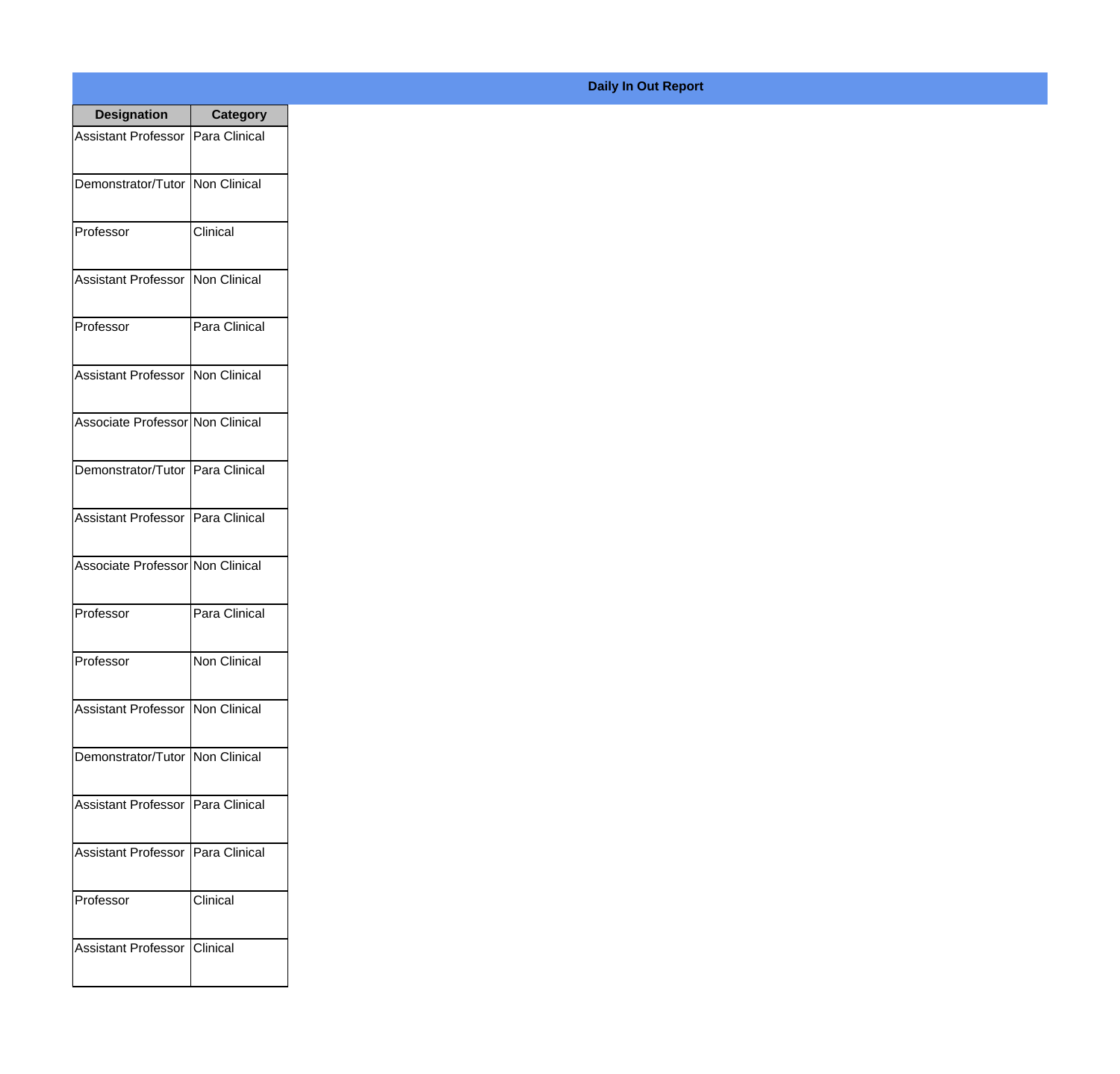|                                           |                                                |             |          |          | <b>Daily In Out Report</b> |   |                             |
|-------------------------------------------|------------------------------------------------|-------------|----------|----------|----------------------------|---|-----------------------------|
| Government<br>Medical College,<br>Khandwa | DR MANOJ BALKE                                 | 09 Apr 2021 | 09:46:08 | 16:59:30 | 07:13                      | P | Ophthalmology               |
| Government<br>Medical College,<br>Khandwa | <b>DR GARIMA</b><br><b>AGRAWAL VARSHNEY</b>    | 09 Apr 2021 | 10:10:39 |          | 00:00                      | E | Paediatrics                 |
| Government<br>Medical College,<br>Khandwa | <b>DR PRIYA KAPOOR</b><br><b>KAPOOR</b>        | 09 Apr 2021 | 09:50:30 | 16:24:40 | 06:34                      | P | Pathalogy                   |
| Government<br>Medical College,<br>Khandwa | <b>DR SAPNA</b><br><b>MAHESHRAM</b>            | 09 Apr 2021 | 10:56:22 | 17:19:47 | 06:23                      | P | Community<br>Medicine       |
| Government<br>Medical College,<br>Khandwa | <b>DR SEEMA</b><br><b>SUDHAKARRAO</b><br>SUTAY | 09 Apr 2021 | 18:14:36 |          | 00:00                      | E | Forensic<br>Medicine        |
| Government<br>Medical College,<br>Khandwa | <b>DR RAKESH SINGH</b><br><b>HAZARI</b>        | 09 Apr 2021 | 15:37:13 |          | 00:00                      | E | Pathalogy                   |
| Government<br>Medical College,<br>Khandwa | <b>DR NISHA</b><br><b>KAITHWAS</b>             | 09 Apr 2021 | 10:33:38 | 13:33:43 | 03:00                      | P | Psychiatry                  |
| Government<br>Medical College,<br>Khandwa | <b>DR NISHA</b><br><b>KAITHWAS</b>             | 09 Apr 2021 | 16:59:39 |          | 03:00                      | P | Psychiatry                  |
| Government<br>Medical College,<br>Khandwa | <b>DR ANANT</b><br><b>TUKARAM PAWAR</b>        | 09 Apr 2021 | 10:45:12 | 20:38:49 | 09:53                      | P | Community<br>Medicine       |
| Government<br>Medical College,<br>Khandwa | DR SHAIKH M.KHALIQ 09 Apr 2021                 |             | 11:20:42 |          | 00:00                      | E | <b>Bio Chemistry</b>        |
| Government<br>Medical College,<br>Khandwa | <b>DR RAJU</b>                                 | 09 Apr 2021 | 09:49:39 | 17:58:09 | 08:09                      | P | Forensic<br>Medicine        |
| Government<br>Medical College,<br>Khandwa | <b>DR MAHENDRA</b><br><b>PANWAR</b>            | 09 Apr 2021 | 10:17:56 |          | 00:00                      | E | Orthopaedics                |
| Government<br>Medical College,<br>Khandwa | DR AJAY GANGJI                                 | 09 Apr 2021 | 12:12:40 |          | 00:00                      | E | <b>General Surgery</b>      |
| Government<br>Medical College,<br>Khandwa | <b>DR ASHOK</b><br><b>BHAUSAHEB NAJAN</b>      | 09 Apr 2021 | 10:32:17 | 17:15:33 | 06:43                      | P | Forensic<br>Medicine        |
| Government<br>Medical College,<br>Khandwa | DR PRIYESH<br><b>MARSKOLE</b>                  | 09 Apr 2021 | 12:39:20 |          | 00:00                      | E | Community<br>Medicine       |
| Government<br>Medical College,<br>Khandwa | <b>DR SANGEETA</b><br><b>CHINCHOLE</b>         | 09 Apr 2021 | 10:36:41 |          | 00:00                      | E | Physiology                  |
| Government<br>Medical College,<br>Khandwa | DR NISHA MANDLOI<br><b>PANWAR</b>              | 09 Apr 2021 | 10:20:02 | 16:31:39 | 06:11                      | P | Obstetrics &<br>Gynaecology |
| Government<br>Medical College,<br>Khandwa | DR NANDINI DIXIT                               | 09 Apr 2021 | 13:02:00 |          | 00:00                      | E | Paediatrics                 |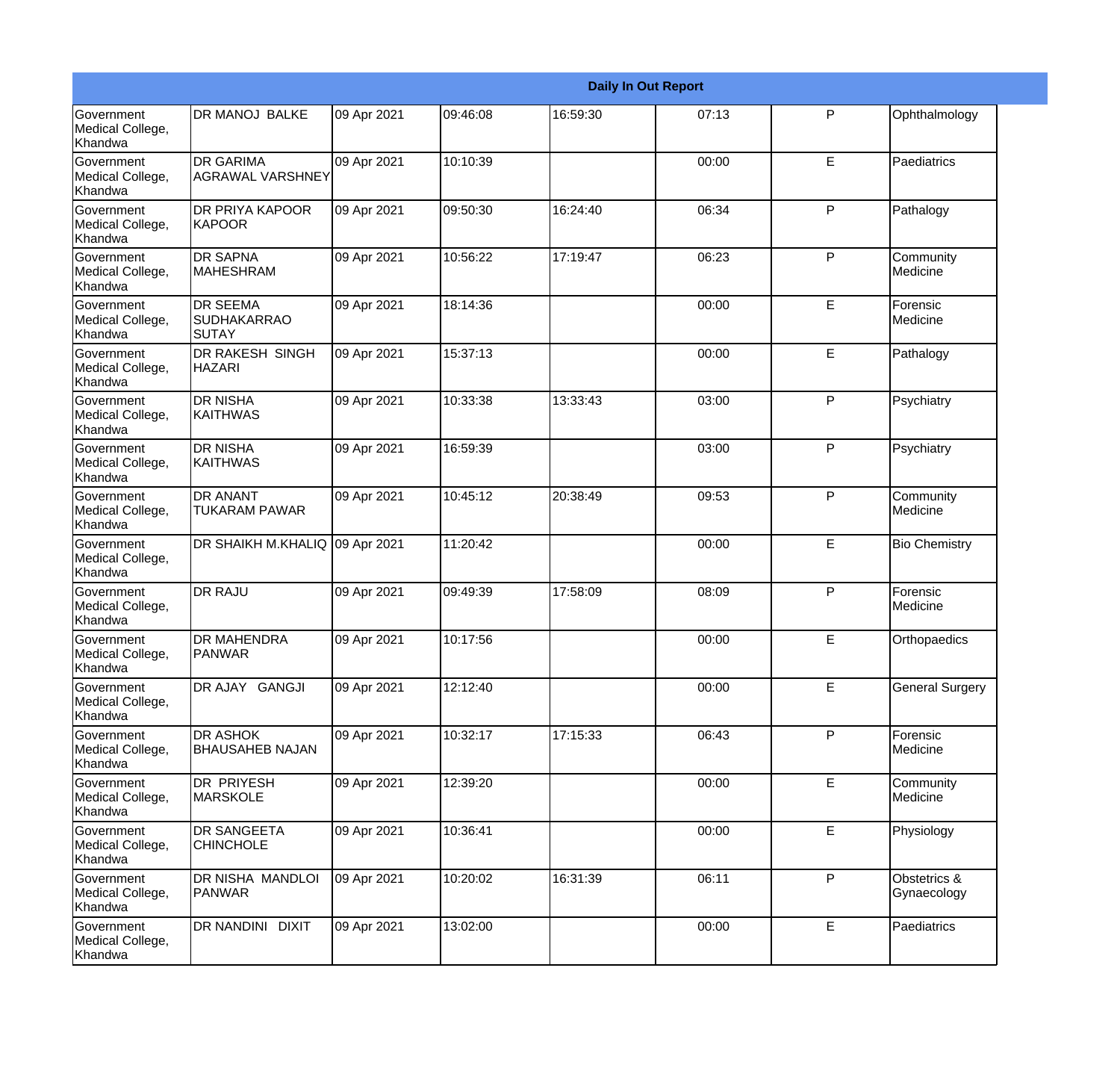| Assistant Professor Clinical      |               |
|-----------------------------------|---------------|
| Associate Professor Clinical      |               |
| Demonstrator/Tutor Para Clinical  |               |
| Associate Professor Para Clinical |               |
| Professor                         | Para Clinical |
| Professor                         | Para Clinical |
| Assistant Professor Clinical      |               |
| Assistant Professor   Clinical    |               |
| Professor                         | Para Clinical |
| Professor                         | Non Clinical  |
| Demonstrator/Tutor Para Clinical  |               |
| Assistant Professor Clinical      |               |
| Professor                         | Clinical      |
| Associate Professor Para Clinical |               |
| Associate Professor Para Clinical |               |
| Demonstrator/Tutor Non Clinical   |               |
| Associate Professor Clinical      |               |
| Assistant Professor Clinical      |               |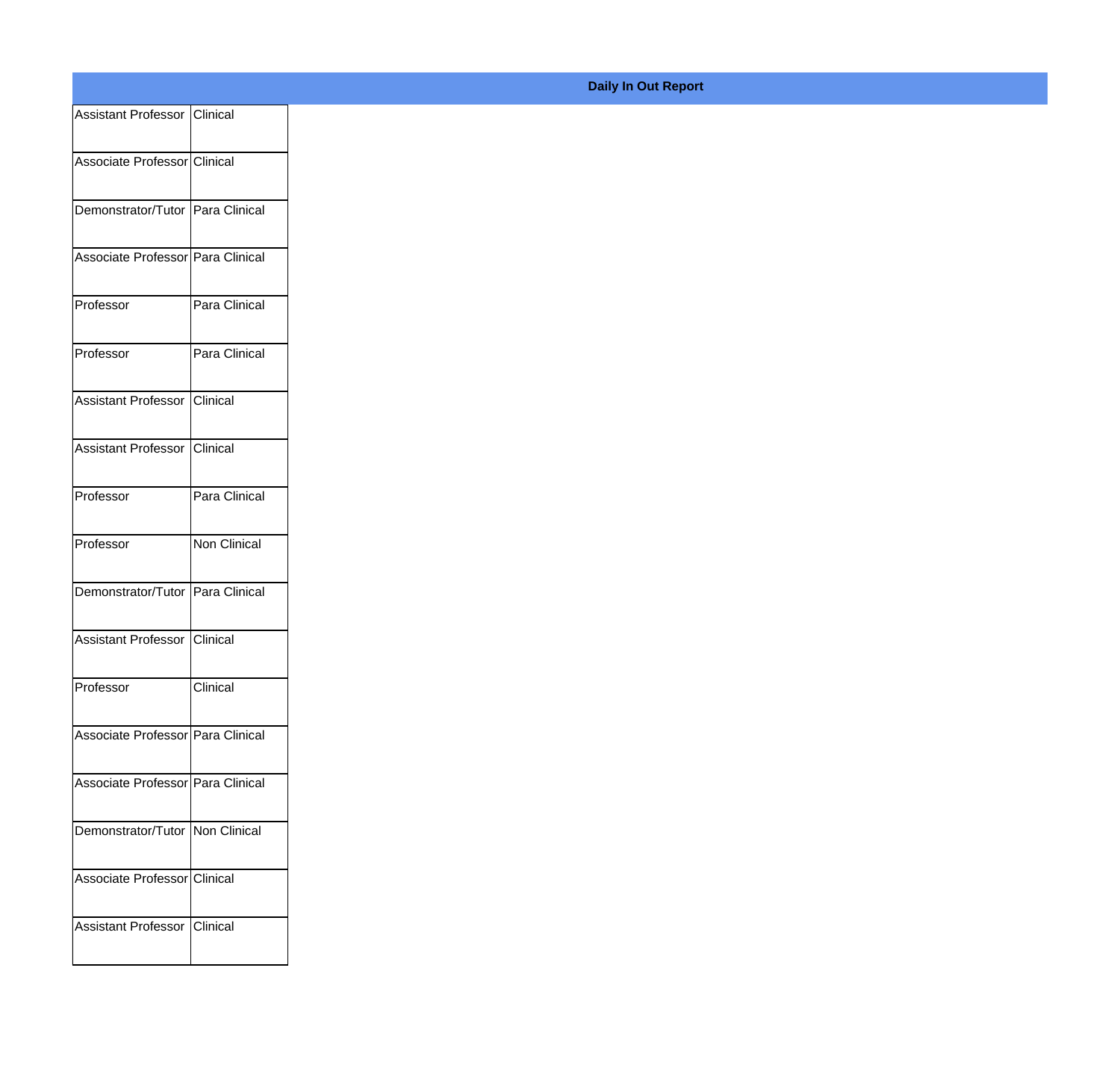|                                                   | <b>Daily In Out Report</b>              |             |          |          |       |    |              |
|---------------------------------------------------|-----------------------------------------|-------------|----------|----------|-------|----|--------------|
| Government<br>Medical College,<br><b>Khandwa</b>  | <b>IDR SATISH</b><br>ICHANDEL           | 09 Apr 2021 | 11:09:02 |          | 00:00 | E. | Pharmacology |
| <b>Sovernment</b><br>Medical College,<br>Khandwa  | <b>IDR MUKTESHWARI</b><br><b>IGUPTA</b> | 09 Apr 2021 | 11:16:08 | 17:29:05 | 06:13 | P  | Pharmacology |
| <b>IGovernment</b><br>Medical College,<br>Khandwa | DR PURTI AGARWAL<br>ISAINI              | 09 Apr 2021 | 17:19:39 |          | 00:00 | Е  | Pathalogy    |
| Government<br>Medical College,<br>Khandwa         | DR YASHPAL RAY                          | 09 Apr 2021 | 17:21:18 |          | 00:00 | E  | Anatomy      |